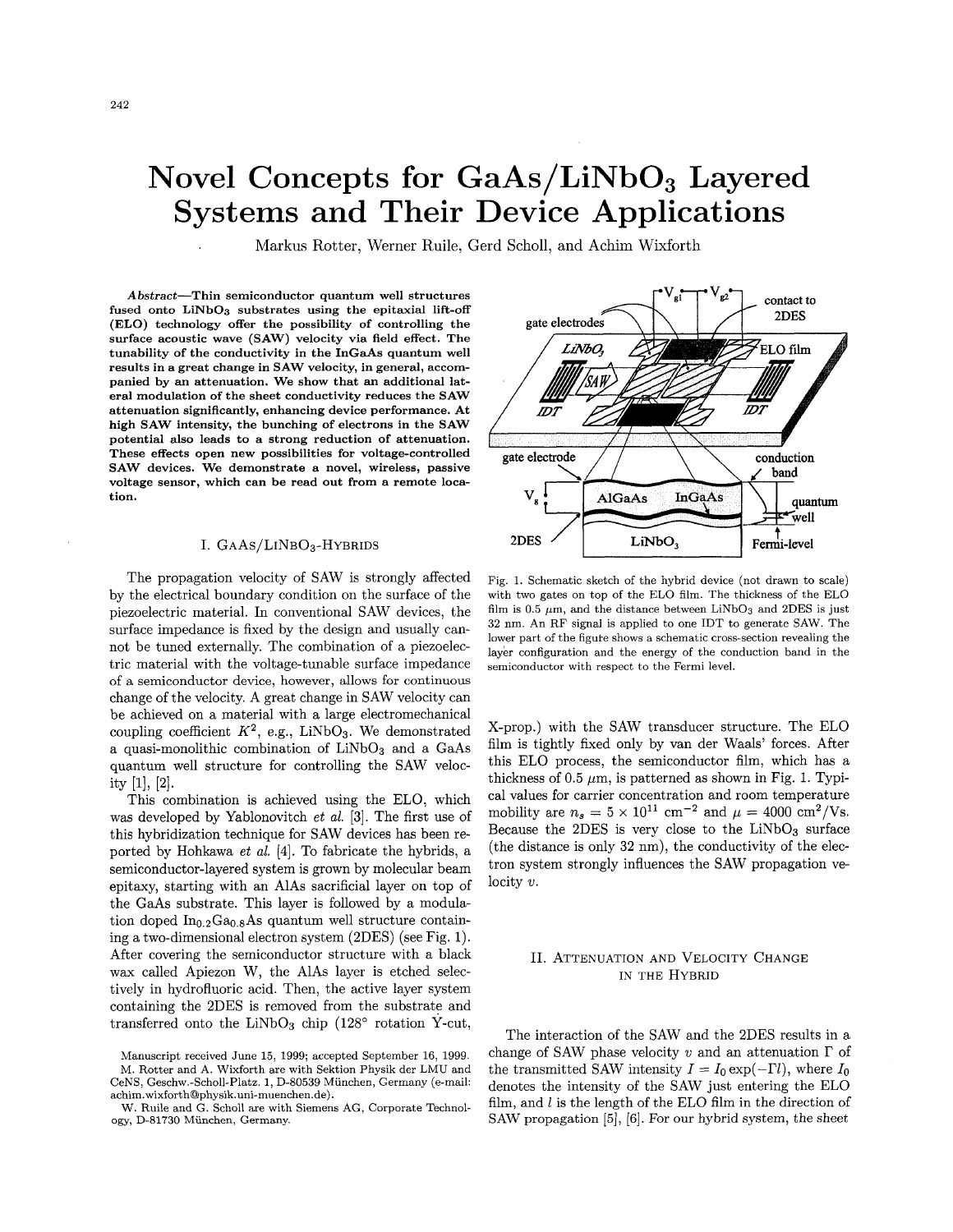conductivity  $\sigma$  of the 2DES influences  $\Gamma$  and  $v$  as follows:

$$
y \sigma \text{ of the 2DES influences } \Gamma \text{ and } v \text{ as follows:}
$$

$$
\Gamma = K_H^2 \frac{\pi}{\lambda} \frac{\sigma/\sigma_m}{1 + (\sigma/\sigma_m)^2}
$$

$$
\frac{v - v_{\text{sc}}}{v_{\text{oc}}} = \frac{\Delta v}{v_{\text{oc}}} = K_H^2 \frac{1}{2} \frac{1}{1 + (\sigma/\sigma_m)^2}
$$

$$
(1)
$$

where  $\lambda$  is the SAW wavelength in the hybrid,  $v_{\rm sc}$  denotes the hybrid velocity for the highly conductive electron system, and  $v_{\rm oc}$  denotes the hybrid velocity for a depleted electron system.  $K_H^2$  is the effective hybrid coupling coefficient, which is smaller than  $K^2$  of LiNbO<sub>3</sub> because the gate electrode on top of the EL0 film causes the velocity for a depleted electron system to be smaller than the velocity for a free  $LiNbO<sub>3</sub>$  surface. For a frequency of  $f = 340$  MHz and  $f = 434$  MHz and the described layered structure, the hybrid coupling coefficient is  $K_H^2 = 3.3\%$  and  $K_H^2 = 3.8\%$ , respectively [2]. The coefficient  $\sigma_m$  denotes the conductivity at which maximum attenuation occurs and is approximately given by  $10^{-6} \Omega^{-1}$  for a frequency of  $f = 340$  MHz.  $\varepsilon_{ij}^T$  is the dielectric constant of  $LiNbO<sub>3</sub>$  under constant stress conditions,  $\varepsilon_s$  is the dielectric constant of the semiconductor film, and h is the distance between the gate electrode and the 2DES. If a voltage is applied to the gate electrode, the quantum well is depleted via field effect, resulting in a reduction of the sheet conductivity  $\sigma$ . This leads to an increase in SAW velocity.  $\sigma_m = v \varepsilon_0 \left( \varepsilon_s \coth(2\pi h/\lambda) + \sqrt{\varepsilon_{11}^T \varepsilon_{33}^T - \varepsilon_{13}^T \varepsilon_{31}^T} \right) = 3.6 \times$ 

If the gate voltage is applied homogeneously across the whole area of the EL0 film, the change in SAW velocity is accompanied by a relatively large attenuation according to  $(1)$ , which can be observed in Fig. 2 (see traces  $'V_{g1} = V_{g2} = V'_g$ ; dashed lines). The insertion attenuation at  $V_g = 0$  can be attributed to the bare SAW chip and the mechanical attenuation caused by the EL0 film [2]. The attenuation maximum at  $\sigma = \sigma_m$  limits device performance in the corresponding range of the gate bias. To overcome this drawback, we developed new concepts for the reduction of this attenuation.

## III. MULTIPLE GATE STRUCTURES

In principle, the idea is to distribute the attenuation over the whole range of gate bias, reducing the maximum attenuation. This can be achieved by dividing the EL0 film into separated areas at different gate potentials and, correspondingly, different sheet conductivities. [Fig.](#page-0-0) 1 shows the geometry of a hybrid device with two gate electrodes on top of the EL0 film. The experimental results for this geometry are displayed in Fig. 2. If the gate voltage is applied to only one gate, with zero bias on the other, a phase shift and an attenuation of the transmitted RF signal can be observed (traces gate 1and gate 2 in Fig. 2). Both gates show similar behavior. If the same gate voltage is applied to both gates at same time, attenuation and phase shift are added, resulting in a large phase shift and a



Fig. **2.** Insertion attenuation and phase shift of the transmitted signal in a hybrid with two gates on top of the EL0 film (according to Fig. 1) for different gate bias configurations. The traces labeled by Gate 1 and Gate 2 display the phase shift and attenuation of the device with only one gate swept (namely Gate 1 or Gate 2); the corresponding gate is grounded. The quantity *<sup>1</sup>* denotes the length of that part of the EL0 film, which is covered by gate electrodes. All measurements are at room temperature.

nearly doubled attenuation at  $V_g = -7.7V$  (dashed traces;  $'V_{g1}=V_{g2}=V'_{g}).$ 

This maximum attenuation can be reduced significantly when different voltages are applied to the gates. In Fig. 2, we show a particular measurement at which an additional offset bias of  $-2$  V was applied to gate 2 (see traces  $'V_{g2} = V_{g1} - 2V'$ . This results in a shift of the attenuation and phase curves of gate 2. The total phase shift is the same as that for identical voltages. However, the total attenuation is much smaller when a gate voltage offset is applied because the overall attenuation is distributed over two different regions of the gate voltage.

**A** further reduction of insertion loss can be achieved by fabricating more than two gates on top of the EL0 film. In Fig. **3,** a hybrid with four gates is presented. The SAW characteristics of the four single gates were measured and are displayed in [Fig.](#page-2-0) **3.** Apart from slightly different threshold voltages, which can be explained by the fabrication process, all four gates show the expected behavior.

When the same gate voltage is applied to all gates, the phase shifts and attenuation curves are superposed. Because of the small offsets of the single gate traces, the total attenuation is slightly less than the sum of the maximum attenuation of the single gates. Further, the total attenuation can be distributed across a wider gate voltage range by applying different gate voltages. Here, gate bias offsets of 1,2, and 3 V were applied to the respective gate. This reduced the total electronical attenuation by 15 dB, from  $-23.4$  to  $-8.4$  dB. In this multiple-gate device, the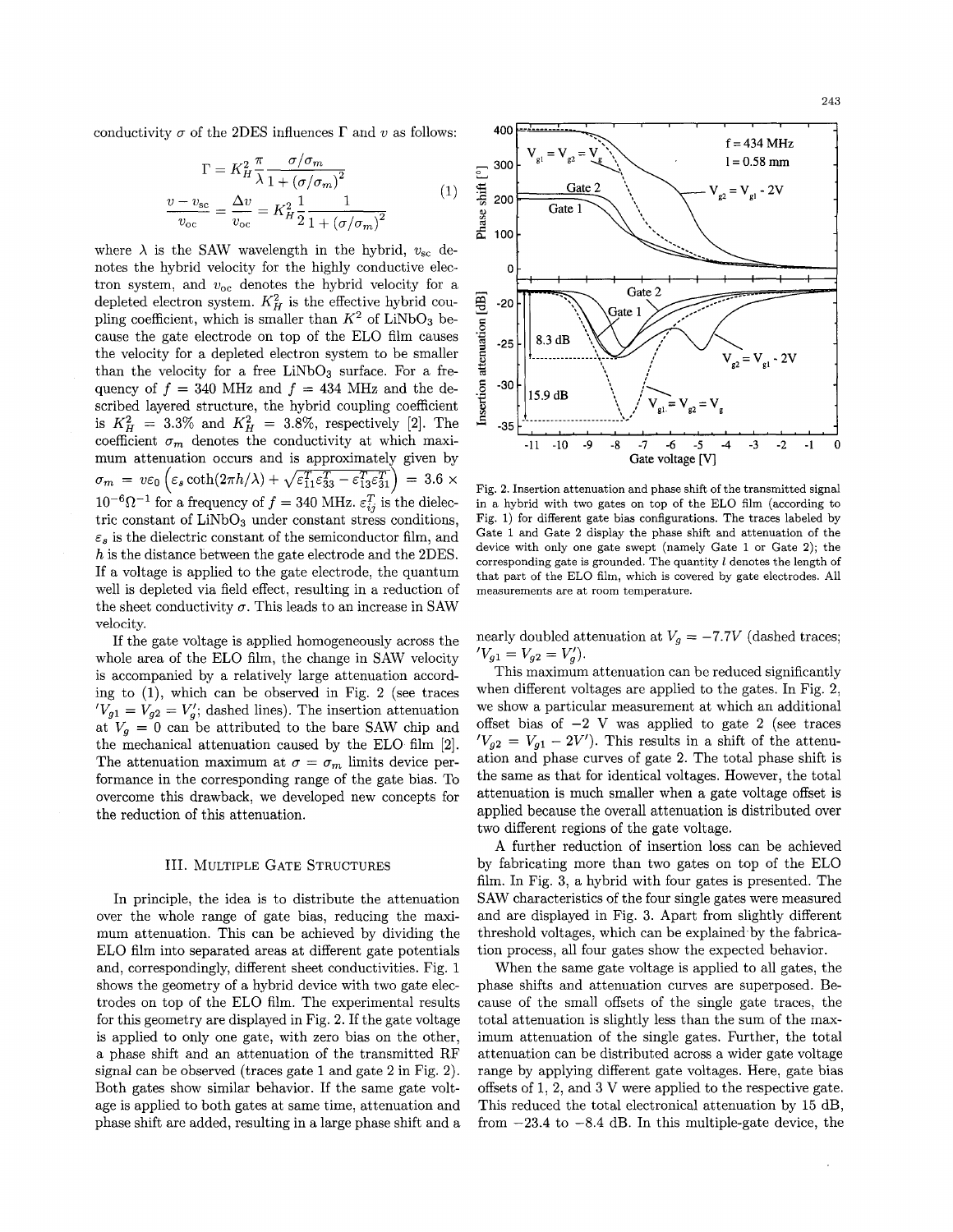<span id="page-2-0"></span>244





Fig. **3.** Attenuation and phase shift in a device with four separated gate electrodes. The inset displays the geometry of the semiconductor structure. The ELO film is light gray, the Ohmic contacts are dark gray, and the gates are hatched.

phase shift is very close to a linear function of the gate voltage, which is very useful for most applications when a simple linear relationship between voltage and phase shift is desired. If a larger voltage offset is applied between the gates, the overall attenuation could be minimized further to a value of 6.8 dB, but this would cause stepsin the phase shift curve and, therefore, would reduce the linearity of the phase shift.

Comparing the devices with two and four gates, it is evident that the maximum electronic attenuation in the fourgate geometry is smaller than that with just two gates. In addition, the phase shift as a function of gate voltage is more linear in the four-gate device. On the other hand, it is more complicated to apply four different gate voltages. This could be managed with an on-chip resistive voltage divider circuit, which yields similar results as a constant voltage shift between the gates.

## IV. CONTINUOUS POTENTIAL GRADIENT

When the number of gate electrodes is increased, the potential drop between the electrodes becomes smaller. For a very large number, the channel potential becomes a continuous, linear function of the position in the channel. As the electron system produces significant attenuation only in the region at which  $\sigma = \sigma_m$ , only a small area of the ELO film would contribute to the overall attenuation. Therefore, we would expect a large reduction of attenuation in a geometry with a linear potential gradient in the channel along the SAW propagation path.

Such a potential gradient in the channel can be realized, for example, by producing a longitudinal voltage drop

Fig. 4. Phase shift and corresponding insertion attenuation in a device with resistive (Ohmic) gate electrode. A longitudinal voltage *V,* results in enhancement of SAW transmission.

along a highly resistive gate electrode on top of the EL0 film in the direction of SAW propagation, as displayed in the inset of Fig. 4. We realized this structure with a thin Ni/Cr gate electrode (thickness, 5 nm). In Fig. 4, we show the results of insertion loss and phase shift. If a longitudinal voltage  $V_L$  is applied, we achieve a continuous change of the local field effect potential and, therefore, also a conductivity gradient along the propagation direction. Furthermore, this distributes the total attenuation over a larger range of gate bias and, therefore, reduces the maximum of SAW attenuation caused by the 2DES. In this first simple device, a larger voltage drop across the gate electrode leads to high currents in the gate. However, the power consumption of the gate could be reduced significantly by employing a meander-shaped gate electrode with a much larger total resistance.

## **V. REDUCTION OF ATTENUATION CAUSED BY** ELECTRON BUNCHING

Up to now, we made the assumption that the modulation of the carrier density by the SAW is only small compared with the total carrier concentration. In this case,  $(1)$  can be employed to describe the behavior of attenuation and velocity change. However, for high SAW intensity, this model fails because the electron density modulation becomes large. The experiment shows that, in this case, the attenuation is strongly reduced with an increase of SAW amplitude (Fig. 5). At small SAW intensities, the electronic attenuation is 4.5 dB for this sample; for high wave intensities (RF level  $P = 19$  dBm) corresponding to an effective SAW potential amplitude of  $\Phi_0 = 0.92$  V,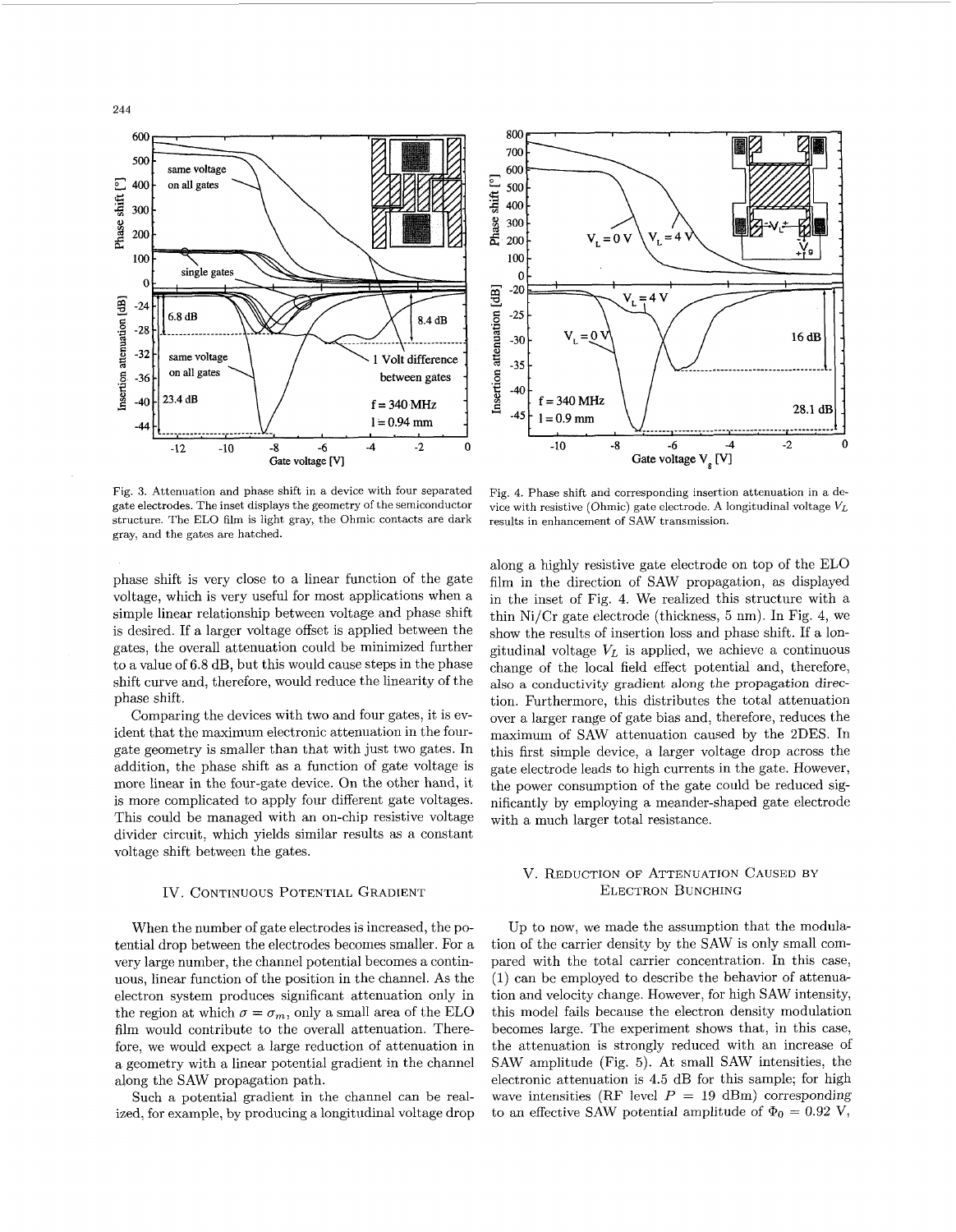

Fig. 5. Attenuation and phase shift as a function of gate bias for different RF powers. For increasing SAW intensity, the electronic attenuation is strongly reduced because of the bunching of the electrons. The total phase shift remains constant. In this experiment, a geometry with only one gate and a single gate bias  $V_q$  is used.

the attenuation is reduced to only 0.8 dB. To explain this behavior, we developed a new nonlinear theory [7]; we calculate the local electron density in the wave potential and the local current density *j* induced by the SAW field  $E_{\text{SAW}}$ . For high SAW intensity *I* and small carrier density *n,,* the electrons are completely trapped'in the SAW potential. Then, the electrons are forming stripes moving at the speed of sound. This phenomenon is known as acoustic charge transport  $[8]-[10]$ . The absorbed SAW energy is given as  $Q = I\Gamma = \langle jE_{SAW} \rangle$ , where brackets denote the average over one SAW period. Numerical calculations show that the absorbed energy *Q* saturates with increasing SAW intensity *I*, and, therefore, the attenuation  $\Gamma$  is reduced [7].This can also be explained in terms of the average drift velocity of the electrons in the SAW potential. When *I* is increased, the drift velocity is also increased, eventually saturating at the SAW velocity, where the electrons are captured in the valleys of the wave potential. The model is also in good quantitative agreement with the experiment [7]and even reproduces the shift of the maximum attenuation toward higher conductivity (see Fig. 6).

The total velocity change, however, remains constant when the SAW intensity changes. The curves only shift slightly toward higher conductivity when increasing the SAW potential, in analog to the attenuation. It can be understood easily, that the total velocity change is not affected by the SAW amplitude. For a highly conductive 2DES  $(V_q = 0)$ , the SAW potential is strongly screened by the electrons, despite the high potential amplitude, resulting in the velocity for the short circuit case. Decreasing the conductivity, the modulation of the 2DES becomes stronger, leading to a bunching of electrons in the valleys of the potential. Starting at a fully conductive electron sheet in the quantum well for  $V_g = 0$ , the area of high conductivity is reduced with decreasing electron density because of the forming of conductivity stripes. For a totally depleted quantum well, even the valleys of the SAW potential are empty, and the SAW velocity is equal to the velocity for zero conductivity and low SAW intensity.

The effect of reduced SAW attenuation is very promising for new voltage-tunable devices with good performance even at  $\sigma = \sigma_m$ . Fig. 6 shows that the attenuation is nearly vanishing at  $P = 19$  dBm. This relatively high RF power level can be reduced significantly by optimizing the design of the SAW device. For the first experiments described here, the interdigital transducers (IDT) were optimized for operation on four different harmonic frequencies, resulting in an insertion loss for the unmatched bare  $LiNbO<sub>3</sub>$  SAW device of 12.5 dB. Employing impedance-matched, singlephase, unidirection transducers (SPUDTs), the insertion loss could be reduced by about 9.5 dB. A reduction of the IDT aperture from presently 600  $\mu$ m to 300  $\mu$ m would also double the SAW intensity. Such an optimized device could produce an effective SAW potential amplitude of 0.9 V by applying an RF power of only 11.5 dBm, which is in the range of operation power for standard SAW devices.

The nonlinear behavior of the attenuation as a function of SAW intensity can also be used to develop novel, passive, nonreciprocal SAW devices. If two different IDT designs are employed to generate acoustic waves with different efficiencies, a certain RF power level would lead to different SAW intensities when applied to the IDTs. For example, a SPUDT with small aperture on the one side of the EL0 film would produce a much higher SAW intensity than a bidirectional IDT with large aperture on the other side of the device. Operated at  $\sigma = \sigma_m$ , the SAW device is nonreciprocal,  $S_{21} \neq S_{12}$ . Because a quantum well structure could be designed to satisfy  $\sigma = \sigma_m$  at  $V_g = 0$ , this effect offers the possibility for a passive, nonreciprocal SAW device.

## VI. APPLICATION OF THE HYBRID AS A REMOTE **VOLTAGE SENSOR**

The hybrid technology is very interesting for new SAW devices. The most evident application is a voltagecontrolled SAW delay line, i.e., the delay time of an RF signal is tuned by the applied gate bias. Also, a voltagecontrolled oscillator is feasible  $[2]$ . An ELO film is combined with a SAW delay line oscillator to change the phase in the oscillator loop. Here, we would like to demonstrate the applications of the hybrid system as a novel remote voltage sensor. Passive remote sensing of a large variety of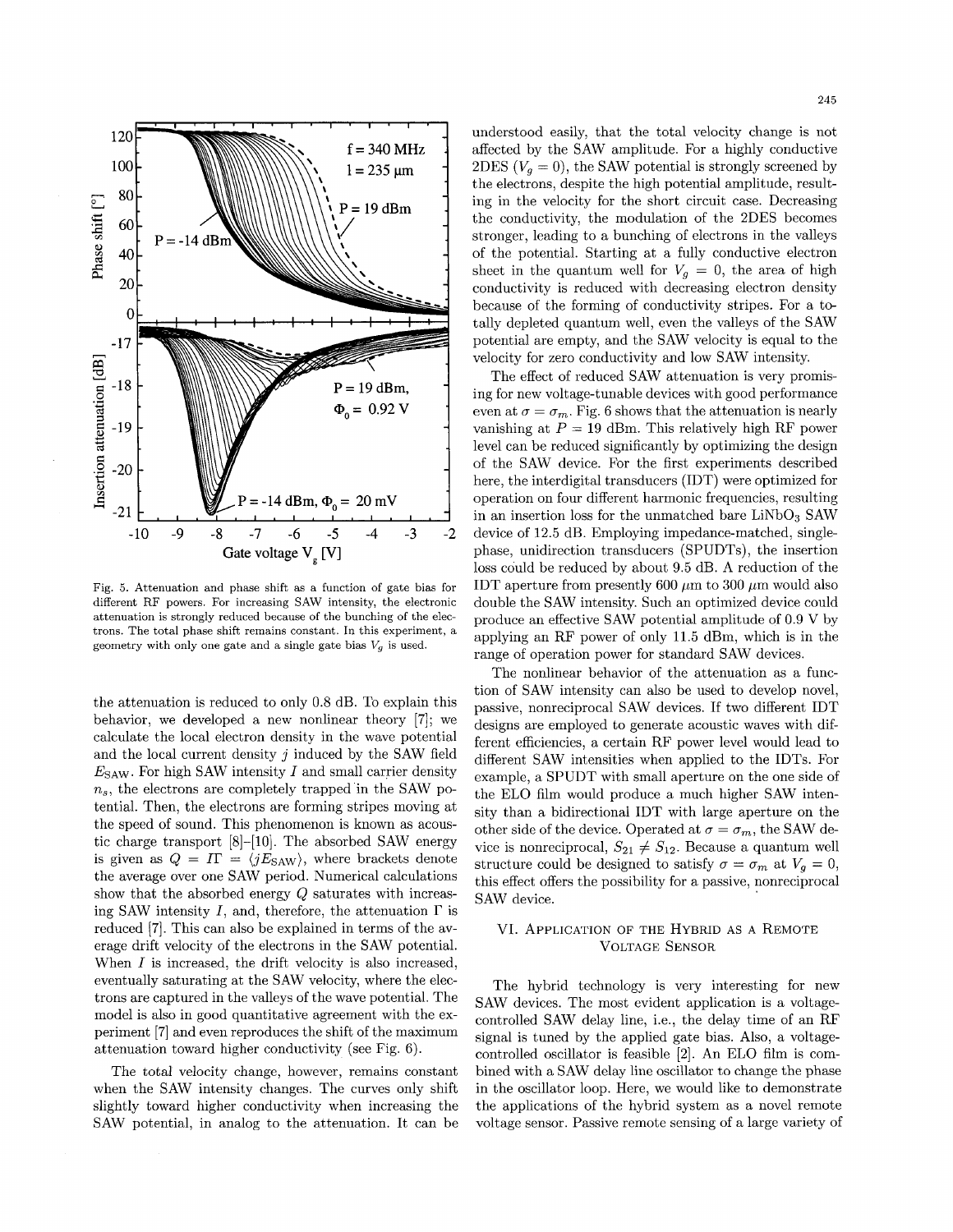

Fig. 6. Signal response of the voltage sensor as a function of time for  $V_q = -15$  V and  $V_q = 0$  V. The reflector structures produce response signals at  $t = 2$   $\mu$ s and  $t = 5$   $\mu$ s. The inset shows an enlargement of the response signal from reflector 1 in order to display the change in delay time of the signal for different gate bias.



Fig. **7.** Schematic geometry of a remote voltage sensor. An antenna attached to the IDT allows for the conversion of a radio pulse into SAW and vice versa.

physical quantities as temperature [11],[12], **[13],** torque [13], and pressure [14] has recently attracted much interest. The operation principle is shown in Fig. 7. On the  $LiNbO<sub>3</sub>$ chip, one IDT and two reflector structures are fabricated. An antenna is attached to the IDT. An interrogating pulse that is sent to the device from a remote location is converted by antenna and IDT into a SAW pulse, propagating on the  $LiNbO<sub>3</sub>$  chip in both directions toward the reflectors. The waves are reflected at the reflector structure, and the returning SAW are converted back into an RF signal emitted by the antenna. An interrogation unit measures the phase relationship between the two reflected pulses. Because of the long delay time of the interrogating signal, all environmental echoes of the signal have dissipated by the time the signal has returned to the interrogation unit, and the signal can be analyzed without interference. In one acoustic beam path, the EL0 film is placed, transforming an applied sensor voltage  $V<sub>g</sub>$  into a change of SAW velocity. Fig. 6 shows the measured relative amplitude of the reflected signal as a function of time.  $t = 0$  corresponds to the time of the interrogation pulse. At  $t = 2 \mu s$ , the signal from reflector 1 can be detected; at  $t = 5 \mu s$ , the second signal (reflector **2)** is measured, which is only used as a reference signal. The change in gate bias produces a change in the signal group delay time of 9 ns for an EL0 film length of 0.5 mm, as depicted in the inset of Fig. 6. Because the SAW traverses the region of the EL0 film twice, the phase shift and the group delay time change of the signal is twice as large as in the previously discussed geometry (Fig. 1).

Fig. 8 displays the phase shift and the absolute attenuation of the reflected signal with respect to the interrogation signal as a function of the gate bias. In this device, a geometry with two gate electrodes was chosen. To achieve a voltage difference between the two gates to reduce the electronic attenuation, two on-chip resistors with different very high ohmic resistance fabricated by a thin NiCr connection evaporated on the chip were employed. These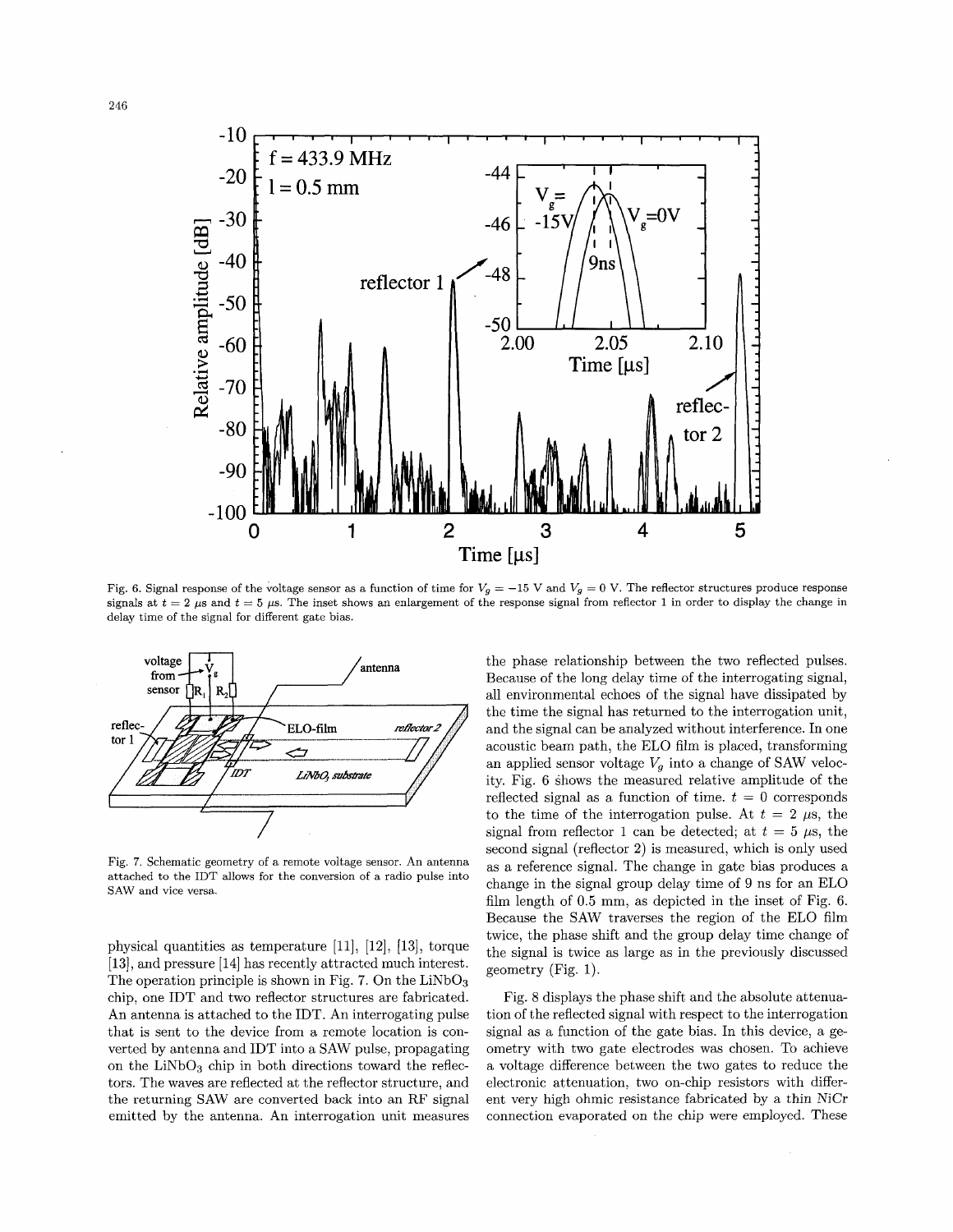

Fig. 8. Absolute reflected signal amplitude of reflector 1as a function of gate bias  $V_g$ . Also shown is the phase shift of the signal with respect to reflector 2. This phase shift is the quantity that is used to extract the applied sensor voltage  $V_q$ .

series resistors  $R_1$  and  $R_2$  (Fig. 7) produce a voltage offset between the gate electrodes. This results in a strongly reduced total attenuation following the same principle as in Fig. *2 .*

If any sensor that produces a voltage in the range displayed in Fig. 8, e.g., a solar cell or a piezoelectric sensor, is attached to the hybrid device, then its sensor voltage can be read out from a remote location by an interrogating RF pulse. No additional power supply is needed for the sensor. Because the leakage current through the gate is very small, the hybrid SAW sensor is nearly free of power consumption.

### VII. CONCLUSIONS

The voltage-controlled sheet conductivity of a semiconductor film on a LiNbO<sub>3</sub> SAW device can be employed for tuning the SAW velocity. However, at a certain conductivity  $\sigma_m$ , energy is dissipated by the electron system, reducing device performance at the corresponding gate bias. We demonstrate new device geometries that enhance SAW transmission significantly by a spatially inhomogenous conductivity distribution. Multiple gate structures distribute the SAW attenuation over a wide range of gate bias and, therefore, reduce the maximum of attenuation presently from  $-23.4$  to  $-8.4$  dB. Because of the field effect, these devices are nearly free of power consumption. Alternatively, a linear potential gradient along the gate electrode can be employed for the distribution of attenuation. At high SAW intensities, the attenuation caused by the electronsis also reduced because of the bunching of the electrons in the valleys of the SAW potential. This nonlinear effect can be also employed to design nonreciprocal, passive SAW devices.

These strongly improved SAW transmission parameters allow for various SAW device applications. Here,

we demonstrate a remote SAW voltage-sensing device. A nearly arbitrary sensor producing an output voltage can be attached to this hybrid layered system, so that the sensor voltage can be read out wireless from a remote location.

#### ACKNOWLEDGMENT

We thank S. Manus, T. Ostertag, W. Gawlik, and S. Berek for technical assistance and D. Bernklau and H. Riechert for the growth of excellent MBE structures. We gratefully acknowledge fruitful discussions with J. P. Kotthaus, A. 0. Govorov, and C. Ruppel.

#### **REFERENCES**

- [l] M. Rotter, C. Rocke, S.Bohm, A. Lorke, A. Wixforth, W. Ruile, and L. Korte, "Single-chip fused hybrids for acousto-electric and acousto-optic applications," *Appl. Phys. Lett.,* vol. 70, pp. 2097- 2099, Apr. 1997.
- M. Rotter, W. Ruile, A. Wixforth, and J. P. Kotthaus, "Voltage controlled SAW velocity in GaAs/LiNb03-hybrids," *IEEE Trans. Ultrason., Ferroelect., Freq. Contr.,* vol. 46, pp. 120-125, Jan. 1999. [2]
- E. Yablonovich, D. M. Hwang, T. J. Gmitter, L. T. Florez, and J. P. Harbison, "Van der Waals bonding of GaAs epitaxial liftoff film onto arbitrary substrates," *Appl. Phys. Lett.,* vol. 56, pp. 2419-2421, Jun. 1990. [3]
- **[4]** K. Hohkawa, H. Suzuki, *Q. S.* Huang, and S. Noge, "Fabrication of surface acoustic wave semiconductor coupled devices using epitaxial lift-off technology," in *Proc. IEEE Ultrason.* Symp. *1995,* pp. 401-404, 1995.
- [5] K. A. Ingebrigtsen, "Linear and nonlinear attenuation of acoustic surface waves in a piezoelectric coated with a semiconductor film," *J . Appl. Phys.,* vol. 41, pp. 454-459, Feb. 1970.
- A. Wixforth, J. P. Kotthaus, and G. Weimann, "Surface acoustic waves on  $GaAs/Al_xG_{1-x}As$  heterostructures," *Phys. Rev.*, vol. [6] B40, pp. 7874-7886, Oct. 1989.
- M. Rotter, A. V. Kalameitsev, A. 0. Govorov, W. Ruile, and A. Wixforth, "Charge conveyance and nonlinear acoustoelectric phenomena for intense surface acoustic waves on a semiconductor quantum well," *Phys. Rev. Lett.,* vol. 82, pp. 2171-2174, Mar. 1999. [7]
- M. J. Hoskins, H. Morkoç, and B. J. Hunsinger, "Charge transport by surface acoustic waves in GaAs," *Appl. Phys. Lett.,* vol. [8] 41, pp. ,332-334, Aug. 1982.
- [9] W. J. Tanski, S.W. Merritt, R. N. Sacks, D. **E.** Cullen, E. J. Branciforte; R. D. Caroll, and T. C. Eschrich, "Heterojunction acoustic charge transport devices on GaAs," *Appl. Phys. Lett.,* vol. 52, pp. 18-20, Jan. 1988.
- [lo] R. N. Sacks, W. J. Tanski, S. W. Merritt, D. E. Cullen, E. J. Branciforte, and. T. C. Eschrich, "Acoustic charge transport in an (Al,Ga)As/GaAs heterojunction structure grown by MBE," *J . Vac. Sei. Technol. B,* vol. 6, pp. 685-687, Mar./Apr. 1988.
- [11] X. Q. Bao, W. Burghard, V. V. Varadan, and K. V. Varadan, "SAW temperature sensor and remote reading system," *Proc. IEEE Ultrason. Symp.,* 1987, pp. 583-585.
- [12]F. Seifert, W.-E. Bulst, and C. Ruppel, "Mechanical sensors based on surface acoustic waves," *Sens. Actuators,* vol. A44, pp. 231-239, 1994.
- [13]L. Reindl, G. Scholl, T. Ostertag, H. Scherr, U. Wolff, and F. Schmidt, "Theory and application of passive SAW radio transponders as sensors," *IEEE Trans. Ultrason., Ferroelect., Freq. Contr.,* vol. 45, pp. 1281-1292, Sep. 1998.
- [14]H. Scherr, G. Scholl, F. Seifert, and R. Weigl, "Quartz pressure sensor based on SAW reflective delay line," *Proc. IEEE Ultrason. Symp.,* 1996, pp. 347-350.